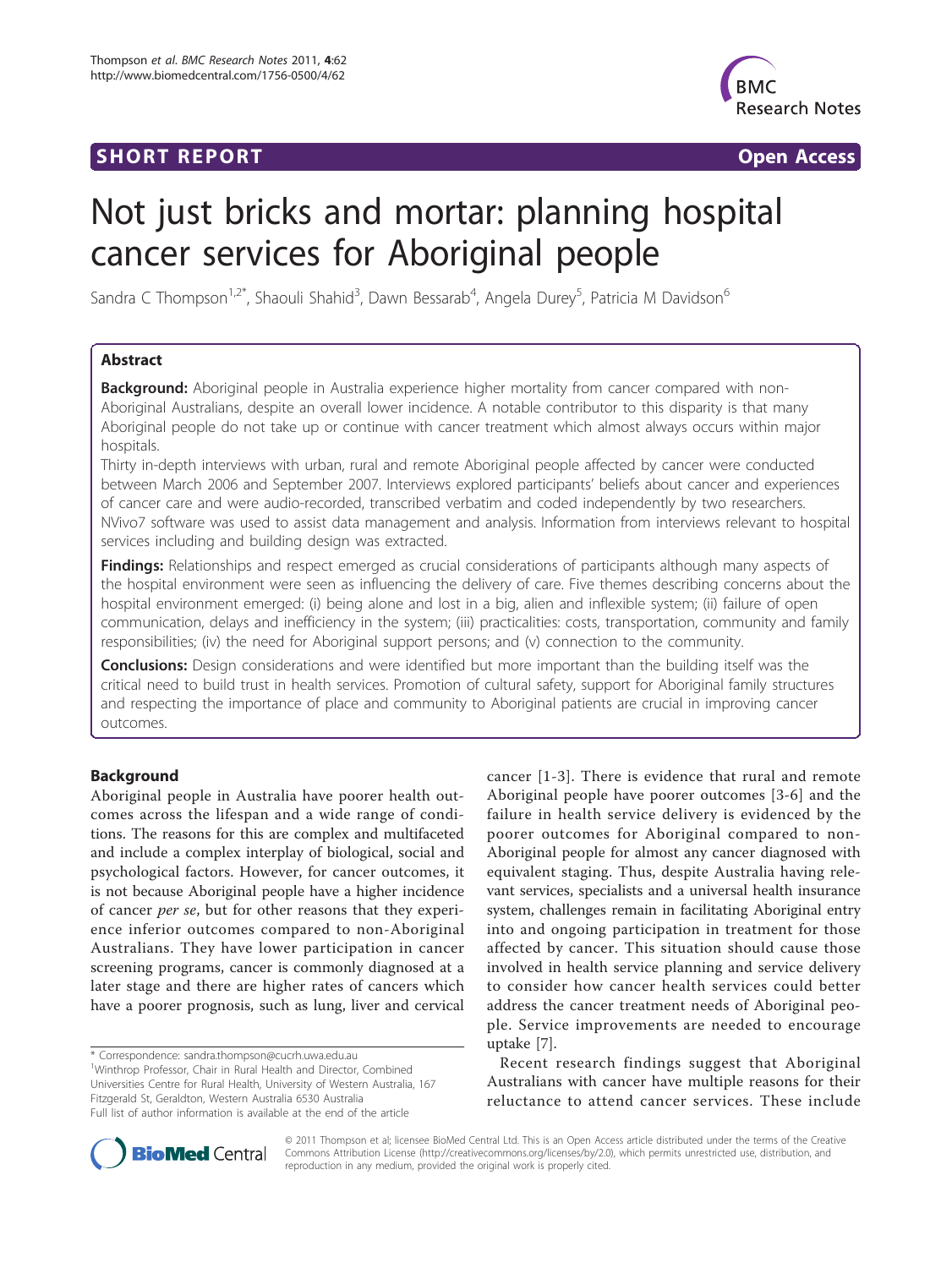discrimination and lack of respect and understanding of Aboriginal culture shown by health care providers [[8](#page-8-0)], a preference for traditional healing methods over western medicine [[9\]](#page-8-0), beliefs that cancer is a death sentence, contagious, shameful, or related to payback and the dislocation from 'country' or homeland to access treatment. Many Aboriginal patients find hospitals alienating and frightening with inflexible and discriminatory methods of care [[8](#page-8-0)]. To improve Aboriginal cancer outcomes, there is an imperative to meet the needs of Aboriginal people including the 'physical, psychological, social, cultural and spiritual' aspects of health care [\[10-13\]](#page-8-0) that are integral to the healing process. These needs to be reflected in service delivery and design of the service environment.

In 2005, the Western Australian Cancer and Palliative Care Network produced the Western Australian Cancer Services Framework. This stated that that "the agreed standard is that highly specialised cancer services are provided at a limited number of sites to ensure that expertise is maintained and the outcomes are optimal. Cancer Centres are proposed at tertiary sites with Cancer Units at some hospital facilities and Outreach Programs to other regional and rural locations" [[14\]](#page-8-0). More recently the Australian Government has announced significant investment in cancer units in rural areas to support chemotherapy treatment closer to home for rural residents.

This paper responds to question posed by planners committed to establishing a Cancer Unit to meet the needs of Aboriginal people. The initial analysis occurred when an outer urban hospital was being upgraded to incorporate a Cancer Unit and health planners wanted to ensure that health care delivery would better meet the needs of Aboriginal people, provide a welcoming environment and increase Aboriginal people's use of, and satisfaction with services. Given that the hospital is located in an urban growth corridor, the planners expected it to become a tertiary hospital in approximately 10 years. As researchers undertaking qualitative research exploring Aboriginal people's beliefs and understandings of cancer and their experiences of cancer care, we were invited to be part of a consultation around planning the building of such a cancer service and draw on our research findings to inform this process.

This paper utilises interviews with Aboriginal patients that aimed to identify what helped or impeded Aboriginal participation in cancer care. The paper will link these findings to argue the importance not only of care that is respectful of Aboriginal needs, but also of a hospital cancer unit design features that Aboriginal patients consider conducive to the healing process. Our purpose is to provide evidence from research to assist those planning cancer treatment services to ensure they meet the needs of Aboriginal people.

#### Methods

#### Consultation process

The research informing this design project involved a systematic collection of data, including interviews, from a range of individuals where findings were presented in a considered and rigorous manner [[9,15\]](#page-8-0). Detailed information included efforts to build trust and engage respectfully with Aboriginal community members. Such rich information was unlikely to be gleaned from a twohour community meeting at which the voices of Aboriginal people may not be adequately heard, even if they did attend and actively participated. However, one-off meetings of this type may not be held at a time or place suited to Aboriginal stakeholders so their insights into cancer services by reason of their own or close family members' personal experience of cancer, may not be forthcoming. What is offered as a genuine opportunity for Aboriginal engagement by health planners might be considered as tokenistic by those concerned about meaningful and respectful Aboriginal consultation.

In responding to the request to provide information, we first advised the planners of the need to have direct input from Aboriginal people. Consulting with key stakeholders in the Aboriginal community is a crucial part of the planning process to identify cultural needs and ensure they are met within the parameters of the service delivery and building project [[7](#page-8-0)]. A daytime meeting was convened, and attended by a number of Aboriginal people (females only) who were all involved in health care delivery, including two who were Indigenous program officers within the population screening programs for cervical and breast cancer. In addition, the planners invited Aboriginal people (along with the general population) to have input through a Community Forum held one evening at a Community Centre where senior officials of the Department of Health involved in the planning process were to attend to listen to community views. Community members were also invited to send comments to the planning group via e-mail. The question posed by the planners was "From the perspective of Aboriginal cancer patients, what are the issues that you believe need to be addressed?" They were also interested in knowing about how the Aboriginal community wanted to be consulted on these issues as the project unfolded, a question that could only be responded to by the Aboriginal community.

The study was approved by four Human Research Ethics Committees, including the Western Australian Aboriginal Health Information and Ethics Committee.

#### Data collection

The aim of the broad study of which this was part was to identify Aboriginal people's views of the factors affecting Aboriginal participation in cancer care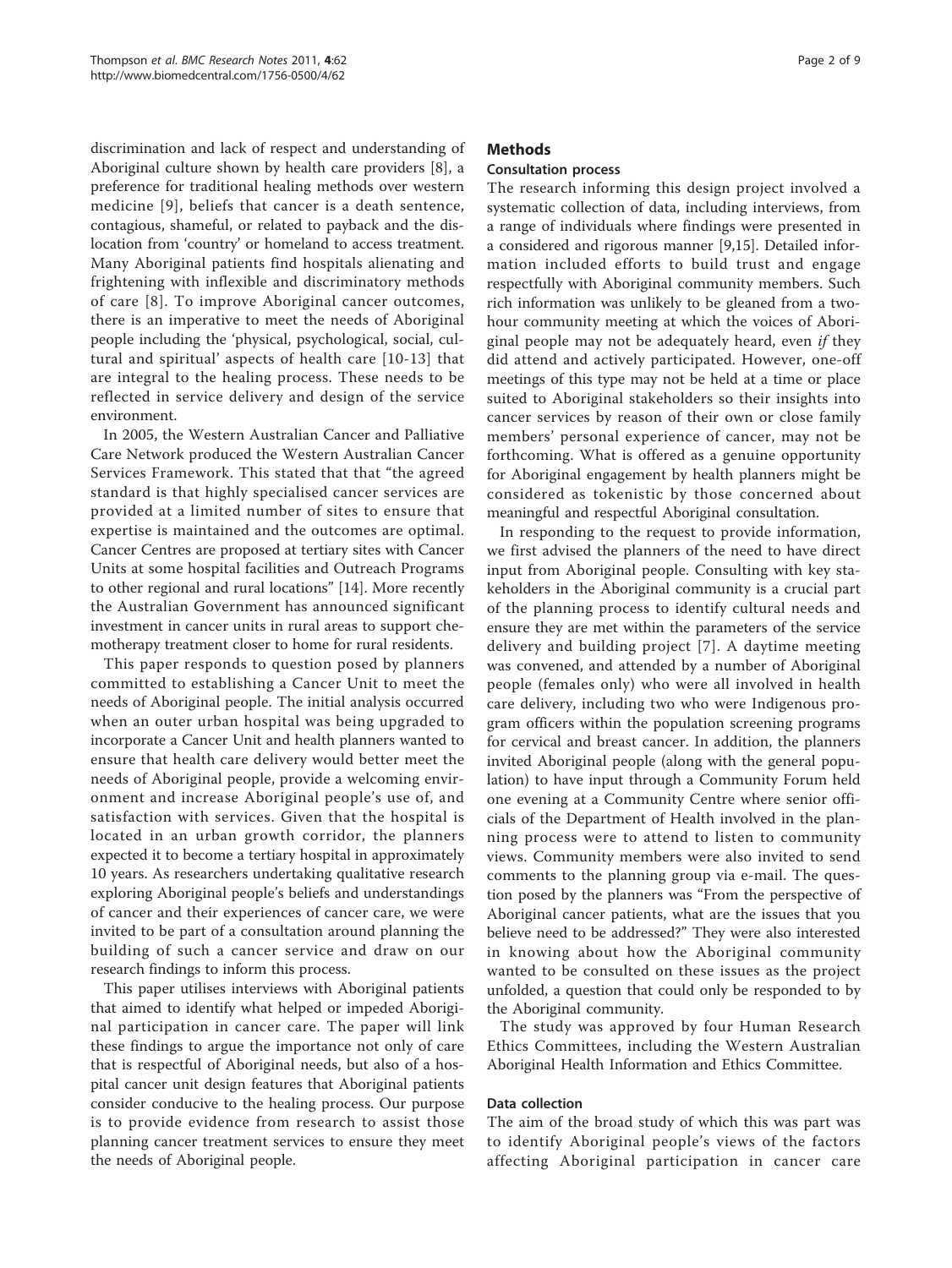including their beliefs about cancer and experiences of cancer care. Briefly, 30 in-depth interviews with urban, rural and remote Aboriginal people affected by cancer were conducted between March 2006 and September 2007. Recruitment occurred through key contacts of the researchers, community organisations working in Aboriginal health and via health professionals in primary or tertiary care, with snowball recruitment where initial participants recommended others as candidates for the study. Interviewees were adults (7 males, 23 females) from urban (11) and rural (19) areas and included Aboriginal cancer patients and survivors (14) and family members (16) of people with cancer or who had died from cancer. All participants could speak English and gave written informed consent. Interviews were audiorecorded, transcribed verbatim and coded independently by two researchers.

## Data analysis

NVivo7 software was used to assist data management and analysis. Participants' narratives were divided into broad categories to allow identification of key themes and discussed by the research team. Feedback sessions with available participants assisted clarification of whether emerging themes were an accurate reflection of participants' experiences.

For the purpose of this paper, information from interviews relevant to buildings and other aspects of service planning was extracted, discussed within the research team and presented at a meeting with service planners which included the participation of a number of Aboriginal people. The major themes are presented below and then discussed in the light of existing literature around hospital design features around culturally competent care and only with this report focusing mainly upon how these findings should be interpreted in cancer service planning.

## Recurring Themes

It is important firstly to acknowledge the diversity of Aboriginal peoples and therefore that a range of views will be expressed on any topic. Our analysis concentrates on recurring themes expressed by many or a group of participants.

Emerging from the data were five discrete but interrelated themes describing concerns about the hospital environment as expressed by Aboriginal people: (i) being alone and lost in a big, alien and inflexible system; (ii) failure of openness, delays and inefficiency; (iii) practicalities: costs, transportation, community and family responsibilities, (iv) the need for Aboriginal support persons; and (v) connection back to their community. Thus, instrumental drivers in participants' decisions to access and negotiate with the health care system were family and support systems and although the hospital environment was important, it was relationships that emerged as crucial to access.

#### Alone and Lost: A Big, Alien and Inflexible System

Aboriginal participants reported finding the medical system cold, indifferent and as unwilling to tolerate approaches to treatment that were considered different to the traditional biomedical model. Many reported the absence of warm interpersonal interaction which left them feeling that staff were insensitive and lacking in warmth. Comments made in relation to cancer services were the need for big hospitals to have more understanding and compassion about people's situation. The current services were considered too inflexible and formal to function well for Aboriginal people. For example, being "moved around" by the medical system contributed to the environment being considered cold and isolating. This accentuated the disconnection from 'place' and cultural places that was associated with the hospital and therefore isolation from country and home.

The alienating environment reported by most participants was felt most acutely by those from rural and remote areas and contrasted with their sense of belonging in the bush and close bond to country. The sheer size of cancer treatment services in tertiary hospital settings was unfamiliar and overwhelming to people from rural and remote areas and created difficulties:

The first time they have probably even been to Perth [capital city of Western Australia] is to go down to a big square hospital, a big cement building. Is it any wonder they die? (Rural female family member)

Another participant described the hospital as one big grey building stating that "We were just about crying and so was he [my dad]. He wanted to get back to the bush." Being given a map of the hospital was not helpful; to rural participants, the tertiary hospital itself was a big city.

Low literacy was acknowledged as another challenge observed by participants, even when it didn't directly impact upon them. For example, one participant described that although she felt she was okay because she could read, it was difficult for others without these skills. She considered that hospital staff were often unaware of these challenges:

... you know some of the elders and some young people who are stressed out and walking around trying to find B block or whatever, the radiation centre, yeah; it's hard. If the line is not there or the name is not there, you can't find the place. This is the hospital. (Urban female family member)

The hospital was thus seen as symbolising white dominance, where Aboriginal cultural needs were neither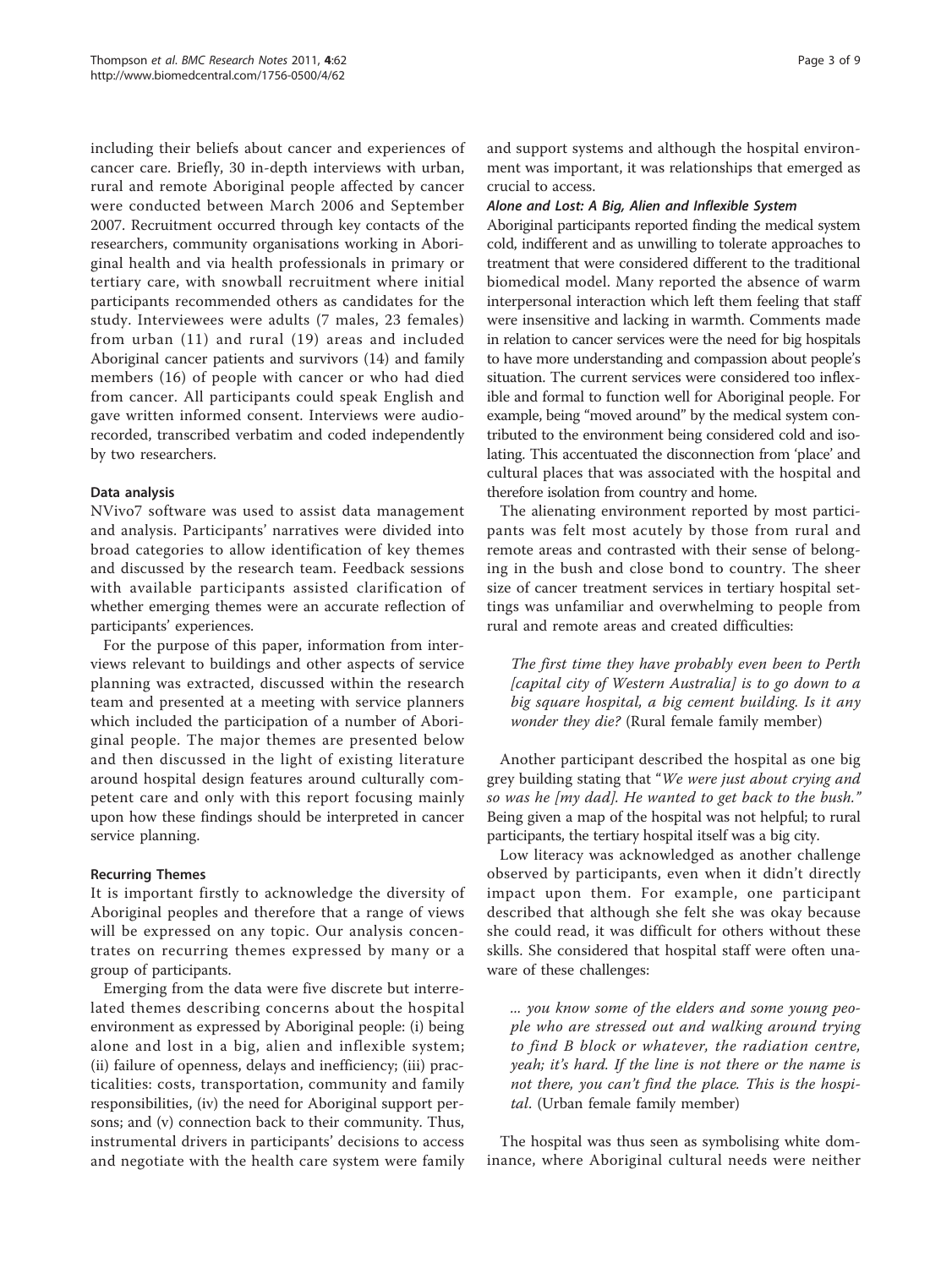recognized nor met. The absence of a welcoming environment was evident from the time participants first arrived, lacking symbols that showed respect of Aboriginal culture such as appropriate photos, flags, and signage.

Many criticisms of current services were that they did not cater for visits from a big family nor did staff understand the importance of this, a theme reiterated by most participants. The importance of family support and having children and grandchildren around at a time of great stress was in conflict with hospital policies such as only allowing two visitors at a time and being generally unwelcoming of big families and was not reflected in the design of the building. For patients, this often meant they did not feel comfortable or secure there and that hospitals were not adequately supportive of their needs:

Imagine if that was, you know, an Aboriginal women from one of the remote communities who couldn't have her family down by her side, you know, to be with her and to talk with doctors and, you know, to explain what was happening. (Urban, female family member)

The problems encountered in hospitals were in contrast to that described by one participant who was appreciative of the arrangements of a particular hospice and how it embraced family involvement:

They supported us as a family in every way. For if we wanted to stay over, we could stay over. They have got a kitchen...every family member of the patient ... they could use that any time day and night, 24 hour services. There was no restriction. All you have to do is go and ring the bell at 2 o'clock and you are in... and my family in the last two weeks of her life basically lived there and had rosters off. She was never left alone. (Urban, female family member)

This suggests that a design that enables family members to be self catering and cook for themselves enables a familiarity and homeliness that helped with them feeling more comfortable and welcome.

The importance of family involvement was frequently reiterated:

"Yeah, well, that's our culture. Like, when someone is close to passing away the whole extended family will come. That's been like that for years and years. You can't change that, you know" (Urban, female patient).

At a time of great stress and uncertainty about their future, Aboriginal people with a cancer diagnosis expressed that they wanted their family close. Enabling large Aboriginal families to be involved in providing care and support to their family member was a key issue raised in relation to hospital-based care. While hospital design and policy could help with this, broader inter-sectoral collaboration is needed to ensure health services respectful of Aboriginal cultural needs [\[7](#page-8-0)].

Participants also commented on frequent staff turnover. Personal relationships are important for Aboriginal people, and multiple changes of staff and lack of continuity of care was considered to indicate a lack of caring. Other comments were that there was too much writing, that the care was too systematic rather than personal "you are treated as numbers", and that the approach was theory-based rather than person-centred.

While not universally discussed, a number of participants mentioned the desire for traditional Aboriginal medicine and healers as playing an important role alongside more "western" medical interventions. The separation from country and those with similar cultural beliefs contributed to this, but opportunities to use ceremonies such a smoking to cleanse the spirit and access to gardens in which plants considered to have medicinal or other significance could be considered. Not liking the food was often raised, and again both design and service arrangements could be adopted that helped address this issue.

#### Failure to be Open, Delays and Inefficiency

It is important to appreciate the context of distrust and dislike many Aboriginal people have of western institutions [\[16](#page-8-0)]. Many participants reported their frustration with delays in the hospital system. Given the aversion that most people expressed to being in hospital, their distrust of them and desire to return home to family and country, delays in treatment and discharge were considered particularly significant. Participants commented that they felt their own and their family members' concerns were not listened to or acknowledged by staff, with some reporting an unwillingness of medical staff to be forthcoming about the severity and prognosis of their illness:

They would upset her and she would ring us and say, 'Can you come in? The doctor has just been in'. Then we would ask her, 'Well, what's wrong? You know, what did the doctor say?' 'Oh, I don't know; I can't remember', yeah, because they talk in technical terms, you know, medical terms. Patients can't understand medical terms. (Urban, female family member)

Communication emerged as a major issue in the context of cancer care in the hospital setting and has been reported in detail elsewhere [[11](#page-8-0)]. While for a proportion of Aboriginal people English is not their first language,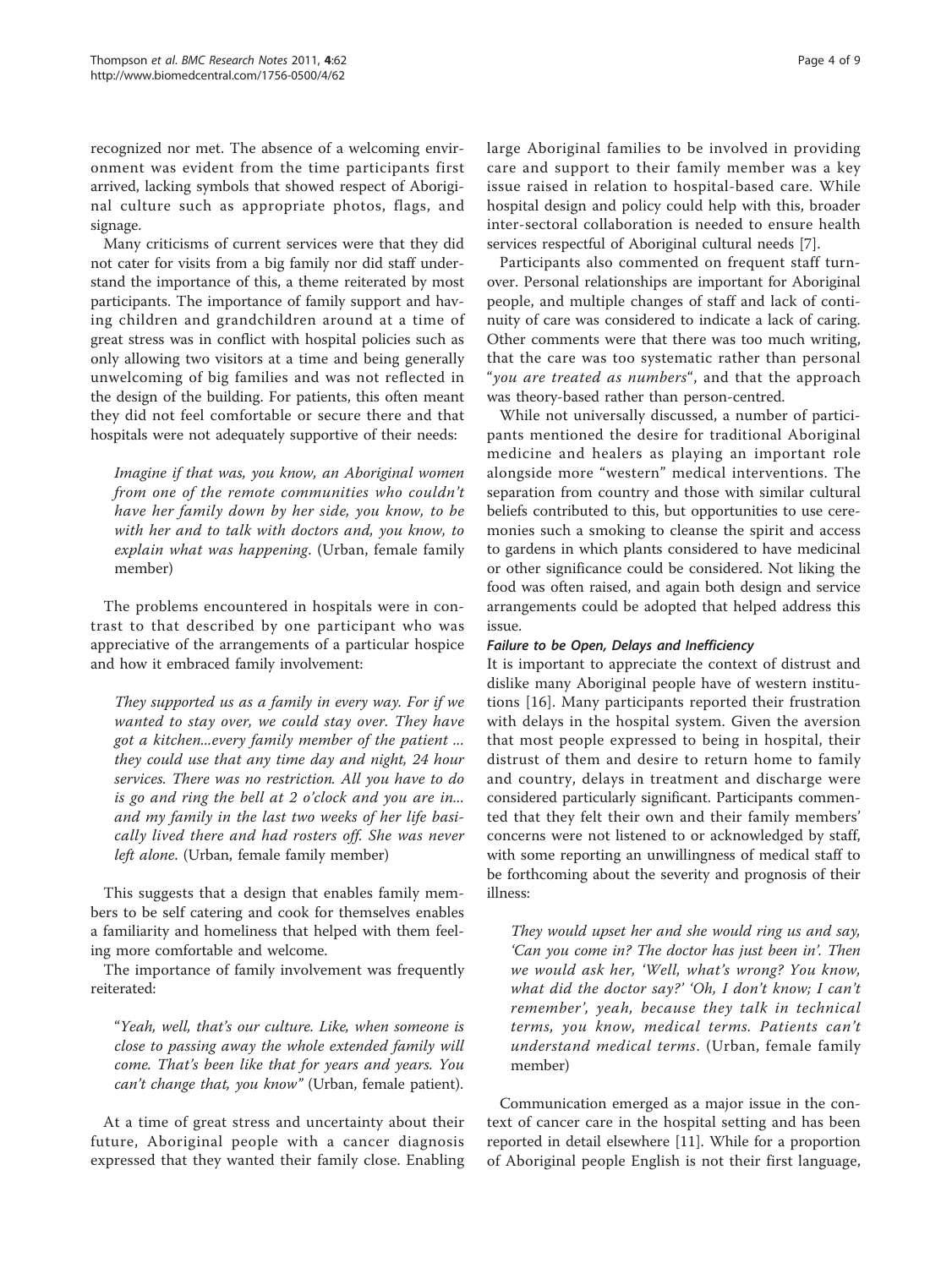the above extract highlights that jargon is yet another barrier to communication. Given the dislike that many Aboriginal people expressed of being in an alien hospital environment and their desire to return to family and country, communication issues are of heightened importance. For example, what may be considered within modern hospital practice as risk management and good care in terms of checking and re-checking was reported by some participants as being "inefficient staff" and "management problems". This epitomises a risk management approach in which the priorities of management are dominant, with failure to consult or act upon the priorities of Aboriginal people. The experience of hospital based care in such instances, is unlikely to be addressed by hospital "design" in a conventional sense, and requires a different approach to improving the Aboriginal person's experience of cancer treatment. This approach needs to be at multiple levels to improve many aspects of an Aboriginal person's experience of cancer treatment and include design measures that ensure the hospital environment is more conducive to healing.

## Practicalities: Cost, Transportation, Community and Family Responsibilities

Managing the practical issues of daily life such as money, transportation, community responsibilities and child care needs affected people's ability to attend clinics and follow up on treatment. Financial issues and the expense of treatment were other concerns raised by all participants, as was cultural safety. The cost and availability of safe and Aboriginal-friendly accommodation was also important for rural patients. Negotiating getting to and within the hospital system, understanding what is happening and likely treatment options were regarded as vital to addressing the key barriers to Aboriginal people entering the hospital system:

...especially a lot of people when they come from the community, they don't know what they are gonna face. Yeah, like... where they are gonna stay, how they are gonna support themselves for six weeks, and if their family is gonna come. And...A lot of support should come from within the hospital as well, especially social workers, if people need it. (Remote, male patient)

A consequence of not addressing these needs may be failure of Aboriginal people to take up or continue with treatment. As one female family member living in Perth said, "I know of Aboriginal women like from remote communities who have made decisions not to come down to Perth for treatment because of the way that they are treated here." This illustrates the way that stories about bad experiences of Aboriginal people are talked about and shared.

## The Need for Aboriginal Support Persons

Another recurring theme raised by Aboriginal people was the need to have Aboriginal support people among the health care team - simply the inclusion of Aboriginal people in the health care team would equate the service as being more welcoming. Participants spoke of how alienating and disempowering the hospital environments was for Aboriginal people, with them often lacking the confidence to speak up. The health care team was seen as only treating the disease and not adapting the model of care to suit Aboriginal patients "they want us to fit into their culture. They want to take us from our box and put us in their box" (urban, female family member), yet participants craved understanding about their needs, in an environment that was caring and friendly. It was believed that Aboriginal staff would have sensitivity and understanding and that simply spending time with them would show empathy. Underlying this was a belief that relationship is important and Aboriginal patients want one-to-one contact with someone who genuinely cares about them. Aboriginal liaison officers were seen as facilitating logistical aspects of care and assisting Aboriginal patients with negotiating the hospital system, understanding what is happening and likely treatment options, and addressing the key barriers to Aboriginal people entering the hospital system, a theme that has been identified in other research [\[12](#page-8-0),[13,17,18\]](#page-8-0). Aboriginal support staff could also advise about resources that were available and help with the logistical needs of people coming to the city for treatment. The importance of an Aboriginal staff member within the health care team and the many different roles that they can fulfil includes ensuring that patients understand treatment plans, possible outcomes and responsibilities and that medical staff are culturally sensitised and can deal with patients and their families sensitively and with compassion.

## Connection to the Community

Many respondents felt that hospital treatment should be more connected with the community as part of a broader Aboriginal outreach program incorporating communication, support, community contact and relationship-building activities and initiatives. A presence in the community was seen as an important component of educating people about available services. Involving the Aboriginal community would help spread the word and being seen actively doing something was important in gaining the trust of the Aboriginal people. Part of increasing people's willingness to use and access the hospital was likely to be increased by hearing stories about individuals' experiences in the hospitals, and that their treatment was good. A major message was to make time for people and to use information from local sources to ensure appropriate supportive care. Having staff who worked between the hospital and the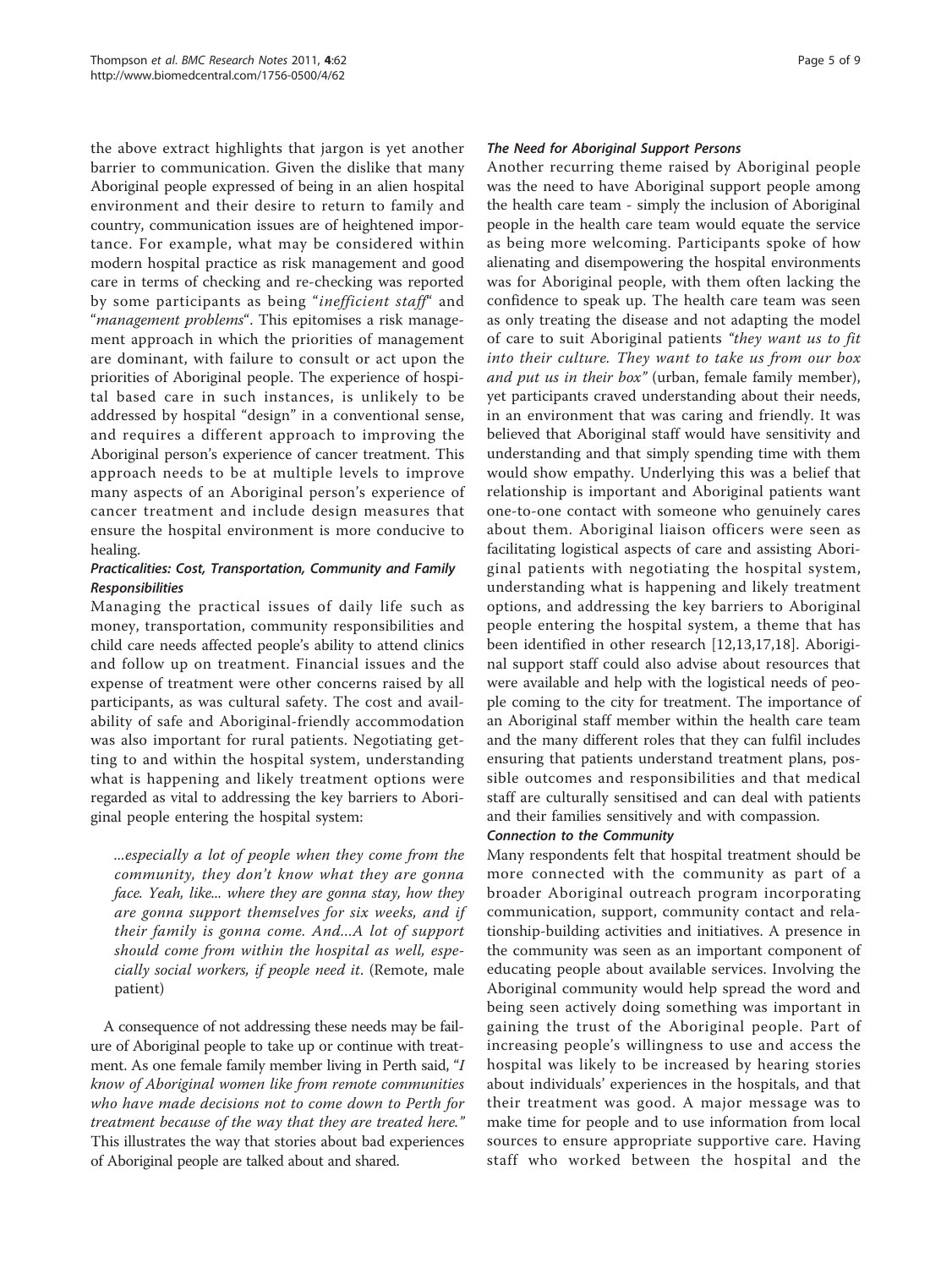community was proposed, with providing resources and facilities for more than just medical treatments considered as important to build trust and confidence with communities.

## **Discussion**

## Potential solutions and currently effective programmes

Although the impetus for this analysis arose from planning a new building to be more welcoming and respectful of Aboriginal culture, the explicit focus of our research was on people's experience of cancer care, and factors that supported or impeded their participation in such care. While some responses included suggestions on how to make the built environment more welcoming and friendly (Table 1), concerns related to hospital design and building were less prominent in participants responses than their perceptions of respect, understanding and cultural safety in service delivery. Nonetheless, these perceived needs need to be reflected in designing buildings and services if positive outcomes are to be achieved [[7\]](#page-8-0). Our findings provide rich information that can inform hospital design and service delivery to be more culturally respectful in ways that can increase satisfaction and improve attendance rates. Aboriginal stakeholders are key players in the process. Weaving participants' primary concerns about dislocation from family and country and negotiating a complex and alienating environment are key considerations in the design and planning process of all aspects of care.

While it is well documented that environmental factors can increase anxiety and stress [\[16](#page-8-0)], buildings and services can be designed to be less intimidating, more culturally respectful and conducive to healing thereby increasing patient satisfaction and attendance rates [[7,19\]](#page-8-0). Many respondents described the hospital as a big and unfriendly environment - symbolised by the building itself - and a number of people felt alone and lost when they first arrived. In at least one tertiary hospital in another state, an Aboriginal Health Unit, "a place where you can come for a yarn, cuppa or just sit quietly" is centrally located and "committed to providing any support possible in assisting Aboriginal and Torres Strait Islanders and their families" [[20\]](#page-8-0). This service can welcome Aboriginal people from elsewhere, as well as provide a presence and friendly face to assist orientation and direction to the relevant department of service. Its prominent location provides important symbolism that Aboriginal people are welcome and that Aboriginal people work at the hospital, as well as offering a practical service through the availability of advice from people who understand Aboriginal people and the fears that they might be experiencing on such a visit.

In terms of hospital care planning, Aboriginal families want to be able to support their loved ones when they are sick and away from their home - particularly important given the reputation that many mainstream hospitals have for not providing culturally safe care [[21\]](#page-8-0). These sentiments echo those reported by others [\[22,23](#page-8-0)] and are not unique to Aboriginal patients [\[24](#page-8-0),[25\]](#page-8-0). It is institutional policies, organisational culture and personal interaction as much as space that make Aboriginal families feel unwelcome. However, incorporating cultural elements into the design process is also important as many hospital rooms may currently be too small to accommodate extended Aboriginal families. In the course of the research many participants commented that non-Aboriginal service providers may not understand the significance of restricting visits to the immediate family given that an Aboriginal person might have raised nieces and nephews who are considered as his or

#### Table 1 Recommendations for Physical Design of Hospitals

Locate an Aboriginal Welcome Desk at the entrance to the hospital staffed by with Aboriginal people to allow a welcome/acknowledgement of country and to assist patients and their family members effectively negotiate the hospital system

Create a physical environment that provides a welcoming signal; consider colour, texture, light, form and cultural symbolism to create a more comforting and homelike environment

Improve signage: recognise that some people have limitations in literacy, eyesight and physical fitness

Consider a building aesthetic that is sympathetic to Aboriginal people in its ambience, enabling views over or connection to Australian bushland

Build hospital rooms of adequate size to allow visits from large families and spaces that facilitate the inclusion of family members in care planning

Provide options for affordable childcare within hospitals and near Aboriginal hostels consider privacy, confidentiality and gender sensitivities in planning

Ensure there is the opportunity for family members to stay in safe, low cost accommodation close to the treatment centre

Consider accessibility to the service by public transport and availability of minimal cost parking

Acknowledge that elevators and high technology machines will be outside the experience of some Aboriginal people and need to be explained Adopt design features that support person-centred relationship-based care rather than remote monitoring

Ensure ready access to information that helps cross cultural understanding where it is needed (maps with the location of remote communities, language groups, availability and contacts for interpreters for service providers; suitable resources to explain cancer and cancer treatments to Aboriginal people).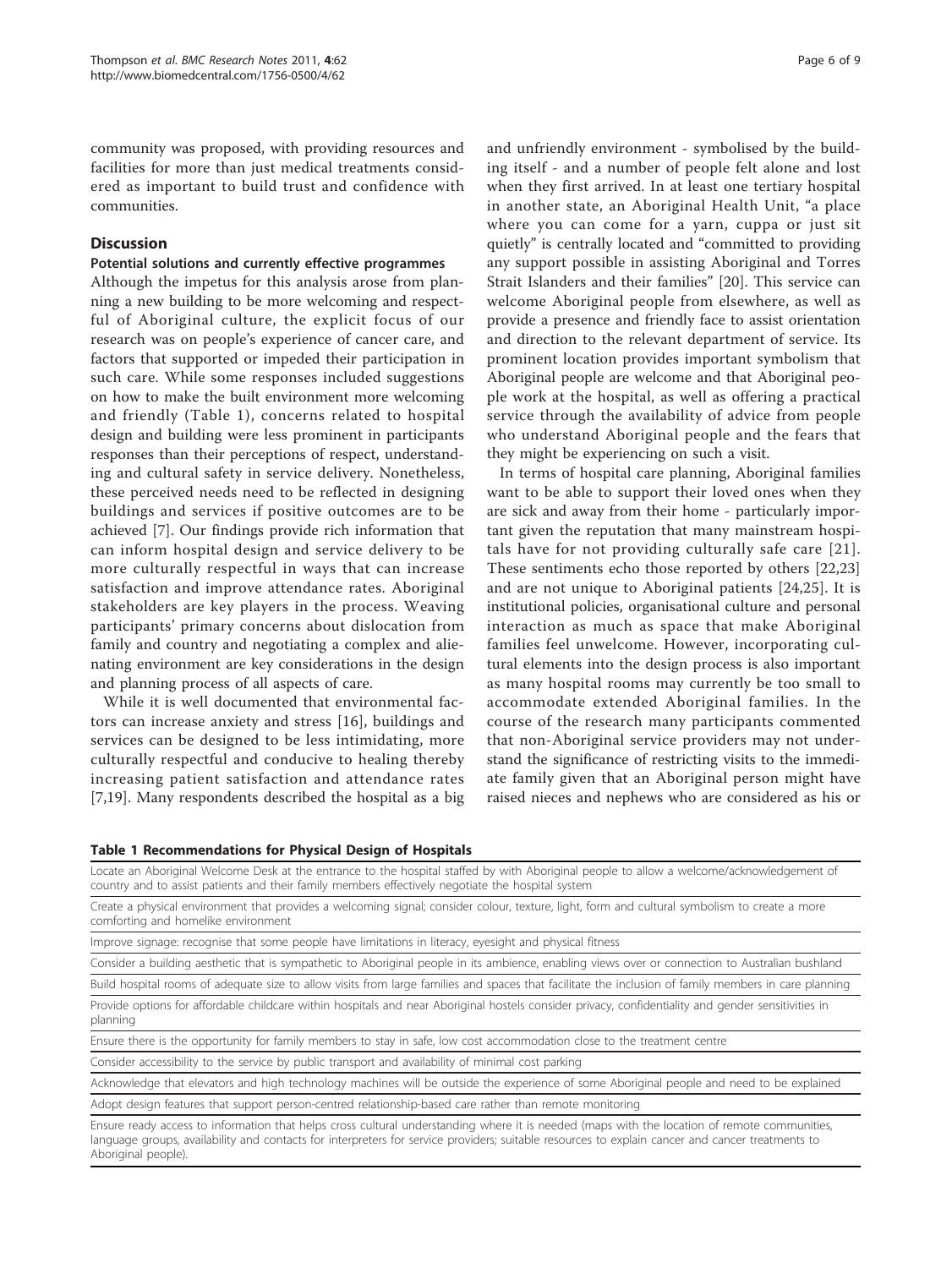her kids too. Our findings suggest that restricted visiting add to the stress of family illness and can create friction in the family. Moreover, there is no service that assists with finding accommodation for visiting Aboriginal families, many of whom have travelled considerable distances by car over several days to provide the emotional and caring support for the person affected by cancer. Even if provision of accommodation for extended family is beyond the remit of a hospital Cancer Unit, it is important for Aboriginal patients' cancer care to plan for co-location of reasonable and affordable accommodation for families so they can help support the patient in their cancer treatment. In discussion with people who have been involved in planning new hospitals about these findings, concerns were expressed that even when the need for more room is recognised early on in the hospital planning process, a preoccupation with escalating hospital building costs may see room sizes reduced back to the bare functional minimum. Such changes neglect important aspects of psychosocial care in a way that impacts particularly hard upon Aboriginal patients. It highlights the tension between the economic bottom line with a 'functional minimum', and creating a hospital environment that promotes healing for Aboriginal patients -the irony being that in the longer term it may add to health care costs and accentuate disparities in health outcomes.

Recurring direct and oblique references were made by many participants about their love of the bush and its importance to them. Often this was related with the area from which they had come and the association of bush with home, even for those currently living in urban areas. However, given Aboriginal people's connection to and love of Australian landscape, it would seem reasonable to plan for services that allow patients visual and physical access to an inviting bush landscape. Wilcannia Hospital in New South Wales has been designed to suit local Aboriginal people, and has been lauded as effectively engaging the community in planning and building. The building has worked to effectively to incorporate the Darling River which has spiritual and cultural significance for the local Barkindji people both in its architecture and by views of the river patients have from their rooms [[26\]](#page-8-0). Aboriginal-focussed design was undoubtedly not the only remit of those involved in this Hospital Cancer Unit planning, but possibilities for a design that embraces nature and is sympathetic with the natural environment should be considered, arguably for the benefit of all patients not just for Aboriginal people [\[19](#page-8-0)]. There is good evidence that access to views of the natural environment can help reduce hospital stays and the need for potent drug relief.

The literature provides evidence for the physical space in which health care is practiced - including factors such as light, music, architecture and colour - influencing the impact of the healing environment. Aesthetically pleasing and appropriately constructed buildings have been shown to help reduce anxiety, pain and infection rates in patients. The use of colour, texture and form to create pleasing environments and the creation of more homelike environments are recognised as important components of treatment and healing [[20](#page-8-0)] and potential environments in which to promote health promoting behaviours. Despite the considerable research supporting both the benefits of affirmative design in the internal and external environments of health care facilities, there is sparse data relating to Australian Aboriginals. Further, based on the findings of this study, it is evident that the physical environment is only a part of the solution in improving health care for Aboriginal people [\[9,11](#page-8-0)]. Others have commented upon consumers identifying a need for changes in attitude and roles with a need to shift from one-off paternalistic attitudes of staff towards partnerships that really engage patients effectively in their care [[24](#page-8-0)]. The attitudes expressed by our Aboriginal participants are not unique to them, but reflected broadly in other literature.

## A way forward

In order to address health disparities, a dedicated effort to engage Aboriginal people in sustainable and culturally appropriate cancer service planning is needed, an initiative successful in other areas of Aboriginal health care [[7](#page-8-0),[26](#page-8-0)]. This raises the question of whether it requires that Aboriginal people have a better understanding of western views of cancer and modern cancer treatments. Given the Aboriginal view of health as extending beyond the individual and encompassing: "spiritual, cultural, emotional and social well-being (achieved through)... healthy, interdependent relationships between families, communities, land, sea and spirit" (quoted in, the views of participants are not surprising. Participants' responses also pose the question whether non-Aboriginal health care providers engage sufficiently with an Aboriginal approach to health care. Geffen argues that optimal cancer care balances the need for scientific knowledge and rational thought with the need for wisdom, kindness, compassion and love - "what people ultimately want most from their healing environment is meticulous medical care delivered with genuine love, caring and compassion. They want to be seen, respected, and accepted for who they are as individuals. These factors are far more important than the physical trappings of the centre...". Geffen's comments were not made in relation to Aboriginal people, but emphasize that improved provision of care for Aboriginal people will have flowon benefits for all patients. It is perhaps unsurprising that so many of the issues raised by participants are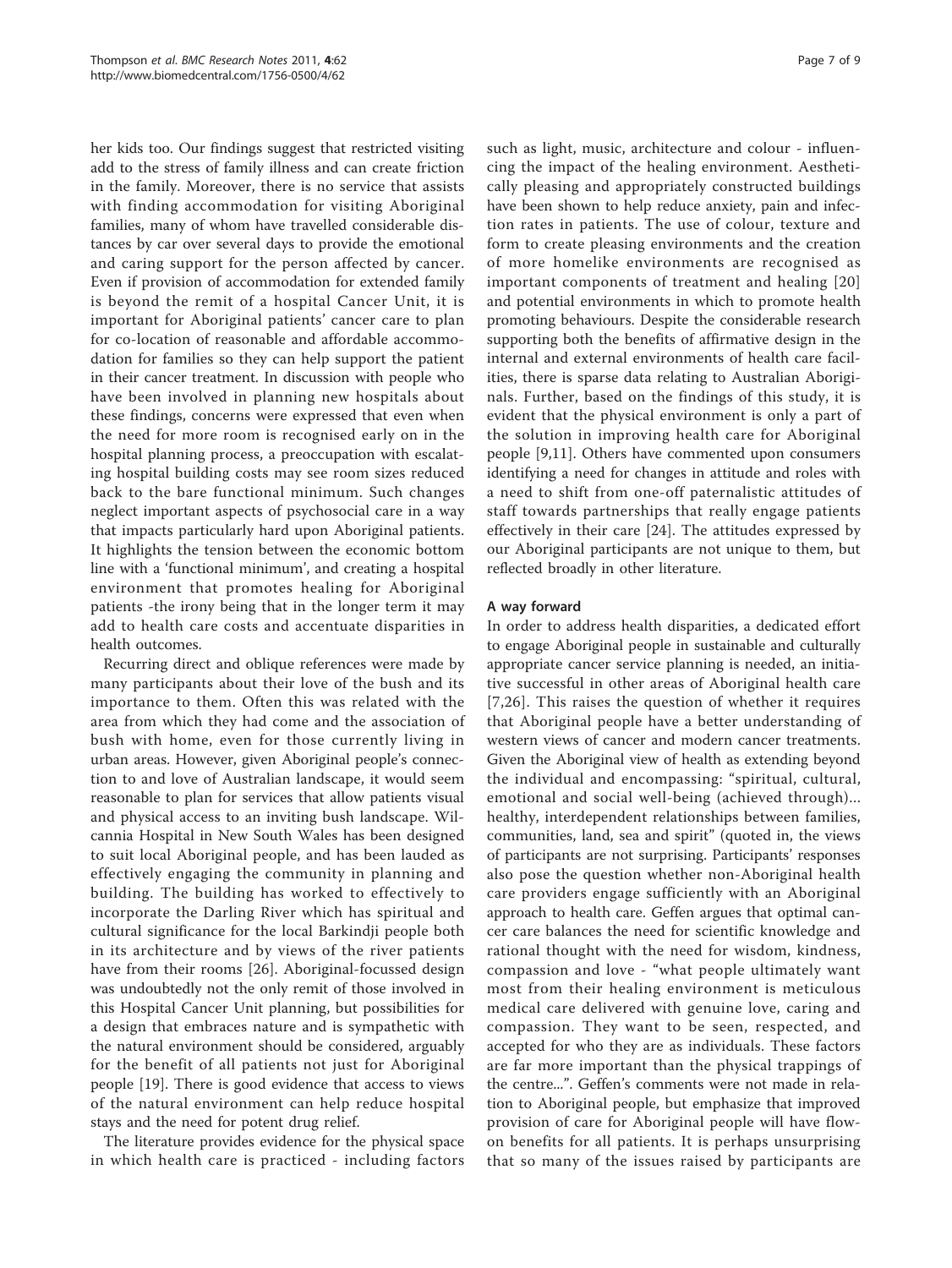<span id="page-7-0"></span>already documented as design principles which impact on psychosocial and physical health outcomes [\[19\]](#page-8-0).

The context of service planning to establish or expand a service, inevitably comes with a focus on issues related to architecture and building. Critical issues did emerge in our analysis that could be addressed by hospital planners: hospital rooms that accommodated large families; the opportunity for families to stay in safe, low cost accommodation close to the treatment centre and ready accessibility by public transport and parking; the location of an Aboriginal Welcome Reception Area at the entrance to the hospital with Aboriginal staff available to assist patients and family members effectively negotiate the hospital system; improved signage; considerations around privacy and sensitivity to gender issues. There was also a case for a building aesthetic that is more sympathetic to Aboriginal people in ambience, enabling views over or connection to Australian bushland. Many issues that relate to the buildings where cancer treatments occurred were raised in interviews, but they were overwhelmed by those that related to the social, family and human aspects of caring, including better linkages to primary care. It will remain essential to ensure good links and transition with primary health services and appropriate cancer support. The more recent announcement by the Australian Government of regional cancer units to provide care closer to home for rural citizens is very welcome and particularly likely to benefit Aboriginal people provided the design and service aspects incorporate the aspects of design and service delivery as described by them and captured here.

## Conclusions

The overwhelming dialogue around what respondents wanted from hospital services focused on feeling safe and cared for in an environment where the person felt the health team cared about them personally and understood their need to have family support. The primary tool for facilitating entry into and managing effective treatment within the current medical system is culturally sensitive person-to-person contact, support for Aboriginal family structures and a respect for the importance of place and community to Aboriginal patients. While building trust is more challenging than shaping bricks and mortar, the two are closely connected in a multitiered approach to improving experiences in hospital for Aboriginal people with cancer. A welcoming environment is evident from the moment a person arrives at the hospital and is reinforced by many features of design that impact upon the atmosphere and affect service provision. Designing the built environment to reflect these perspectives symbolises an acknowledgement of and

respect for meeting the needs of Aboriginal patients that forms part of the healing process.

#### Acknowledgements

This research was originally supported by a grant from The Cancer Council of Western Australia. Shaouli Shahid was supported by an Australian Postgraduate Award and is currently supported by an NHMRC Capacity Building Grant Grant (ID 457279). We thank all of the participants for sharing their stories and experiences and the many health service providers that assisted the process. We acknowledge the contribution of Kim Worthington with this research the assistance provided by the Aboriginal Reference Group and other investigators and colleagues for their advice over the course of the research: Peter Howat, Brian Bishop, Timothy Threlfall, Katie Thomas, Terry Slevin, Leanne Pilkington, Francine Eades, Dot Henry, Gwen Rakabula, Annette Pepper, Pauline Gregory, Ann Flynn, Rosemary McGuckin.

#### Author details

<sup>1</sup>Winthrop Professor, Chair in Rural Health and Director, Combined Universities Centre for Rural Health, University of Western Australia, 167 Fitzgerald St, Geraldton, Western Australia 6530 Australia. <sup>2</sup>Adjunct Professor, Centre for International Health, Curtin University, GPO Box U1987 Perth 6845 Australia. <sup>3</sup> Post-doctoral Research Fellow, The Western Australian Centre for Cancer and Palliative Care and the Aboriginal Health Education and Research Group, Curtin Health Innovation Research Institute, Curtin University, Shenton Park Campus 10 Selby St Shenton Park 6008 WA Australia. <sup>4</sup> Associate Professor, Aboriginal Health Education and Research Group, Curtin Health Innovation Research Institute, Curtin University, Kent Street, Bentley, Perth, Western Australia. 6102. Australia. <sup>5</sup>Senior Research Fellow, Aboriginal Health Education and Research Group, Curtin Health Innovation Research Institute, Curtin University, Kent Street, Bentley, Western Australia. 6102. Australia. <sup>6</sup>Centre for Cardiovascular and Chronic Care, University of Technology Sydney and Curtin University, Jones St, Broadway, 2007 NSW. Australia.

#### Authors' contributions

SCT coordinated the whole project, participated in the design and assisted with the conduct of the study, analysis and writing. SS participated in the project's design, carried out the data collection and analysis for this project, and assisted with comments upon the draft. DB was involved in the data analysis phase and writing. AD helped interpret findings, and commented upon drafts of the manuscript. PMD helped interpret findings, and commented upon drafts of the manuscript. All authors read and approved the final manuscript.

#### Competing interests

The authors declare that they have no competing interests.

#### Received: 20 December 2010 Accepted: 14 March 2011 Published: 14 March 2011

#### References

- 1. Condon JR: Cancer, health services and Indigenous Australians. Review of the Australian Governemnt's Aboriginal and Torres Strait Islander Primary Health Care Review: Consultant Report No 5 Commonwealth of Australia: Cooperative Research Centre for Aboriginal and Tropical Health; 2004.
- 2. Cunningham J, Rumbold AR, Zhang X, Condon JR: [Incidence, aetiology,](http://www.ncbi.nlm.nih.gov/pubmed/18510990?dopt=Abstract) [and outcomes of cancer in Indigenous peoples in Australia.](http://www.ncbi.nlm.nih.gov/pubmed/18510990?dopt=Abstract) Lancet Oncol 2008, 9(6):585-595.
- 3. Shahid S, Thompson SC: [An overview of cancer and beliefs about the](http://www.ncbi.nlm.nih.gov/pubmed/19413852?dopt=Abstract) [disease in Indigenous people of Australia, Canada, New Zealand and the](http://www.ncbi.nlm.nih.gov/pubmed/19413852?dopt=Abstract) [US.](http://www.ncbi.nlm.nih.gov/pubmed/19413852?dopt=Abstract) Aust N Z J Public Health 2009, 33(2):109-118.
- 4. Valery PC, Coory M, Stirling J, Green AC: [Cancer diagnosis, treatment, and](http://www.ncbi.nlm.nih.gov/pubmed/16753487?dopt=Abstract) [survival in Indigenous and non-Indigenous Australians: a matched](http://www.ncbi.nlm.nih.gov/pubmed/16753487?dopt=Abstract) [cohort study.](http://www.ncbi.nlm.nih.gov/pubmed/16753487?dopt=Abstract) Lancet 2006, 367(9525):1842.
- 5. Jong KE, Vale PJ, Armstrong BK: [Rural inequalities in cancer care and](http://www.ncbi.nlm.nih.gov/pubmed/15651940?dopt=Abstract) [outcome.](http://www.ncbi.nlm.nih.gov/pubmed/15651940?dopt=Abstract) Med J Aust 2005, 182(1):13-14.
- 6. Coory M, Thompson A, Ganguly I: [Cancer among people living in rural and](http://www.ncbi.nlm.nih.gov/pubmed/11061399?dopt=Abstract) [remote Indigenous communities in Queensland.](http://www.ncbi.nlm.nih.gov/pubmed/11061399?dopt=Abstract) Med J Aust 2000, 173(6):301-304.